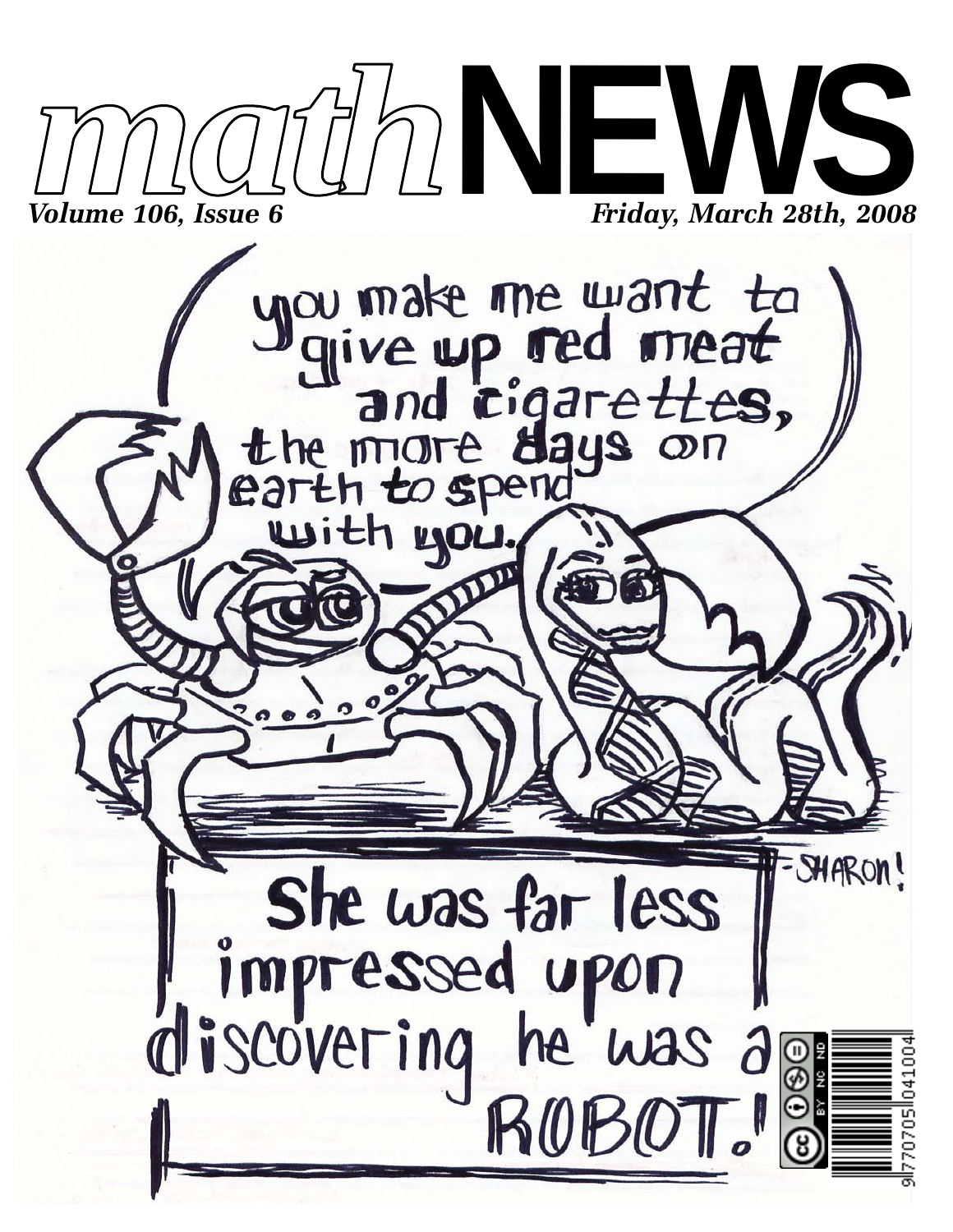#### *look***AHEAD**

| mathNEWS             |                                          |
|----------------------|------------------------------------------|
| March 28             | mathNEWS Issue #6 released               |
| <b>MathSoc</b>       |                                          |
| Wednesday            | <b>Games Nights</b>                      |
| Thursdays            | Movie Nights                             |
| April 1              | Pints with Profs @ McGinnis Frontrow     |
| <b>Math Faculty</b>  |                                          |
| April 7              | Lectures end                             |
| April 9              | WF Period Ends                           |
| April 9              | ELPE in the PAC                          |
| April 10             | Examinations begin                       |
| April 24             | Examinations end                         |
| <b>CECS</b>          |                                          |
| <b>Now</b>           | <b>Continuous Phase Ongoing</b>          |
| <b>Miscellaneous</b> |                                          |
| March 30             | Banach's Birthday                        |
| April 1              | WIM's Karaoke $(\omega 6$ in the Comfy!) |
| April 5              | Hobbes' Birthday                         |
|                      | $M_0$ ik $\Gamma$ o Di                   |

#### **Math C&D!**

*Great food, great prices!*

Stop by the 3<sup>rd</sup> floor of the MC for great food at some of the lowest prices on campus! It's the Math Society C&D and it's right next to the comfy lounge! We now take debit!

#### **WIMUgrad Karaoke & Bubble Tea**

Come out to the WIMUgrad Karaoke & Bubble Tea event on April 1st in the Comfy Lounge!

> Natalie Berfeld, WIMUgrad Chair W08

#### **UW Gamers Smash of the Ages**

#### *One tournament. Three games.*

Monday, April 7<sup>th</sup>, 5:30pm, SLC Great Hall

Once again, UW Gamers is throwing a Super Smash Bros tournament! Last term, we said goodbye to Melee with a pair of tournaments: Hardcore and For Fun. Now that the trilogy is complete, we're doing *all three* Super Smash Bros games at once. We want to find the most versatile Smasher of them all!

Rules: • Triple Elimination Swiss Round Robin

- Optional \$5 entry fee for prizes
- Game to be played (SSB, SSBM, SSBB) will be **random** for each match, but care will be taken to prevent competitors from playing the same game every time.
- ALL items on, medium drop rate. This includes stars, hammers, and health
- ALL levels on, (no custom stages in Brawl)
- 5 stock for SSB64, 4 stock for SSBM, 3/4 stock for SSBB
- **Final 8 players:** Single elimination tree, best 2 of 3, each SSB game gets played once.

See official rules at www.uwgamers.org, and don't forget to pre-register!

UW Gamers Dude

### *mast***HEAD**

Once again, the last *math*NEWS of the term heralds the approaching spectre of final exams. The term has flown by rather quickly. We remember the good times and the bad times, all of which was inspiration for an epic edition of *math*NEWS! A glory of wit and rhetoric that would take days to recite. After editing out all of the swear words and incantations for summoning the spirits from Niflheim, we were left with what you hold in your hands. A little less impressive than an epic, but at least it gives you something to do in class.

As occasionally happens in the last issue of the term, we decided to unmask some of the writers who have contributed to your enjoyment (hopefully) of *math*NEWS this term. To accompany glorious pizza, we asked our production staff to answer the question, "What's your favourite red shirt death?", and they answered, to go along with their names and programs: Dan Goc (3A CS, "What's that? I'm sorry I can't hear you over how awesome I am."), John "StaticIP" Stevenson (1B SE, "Kirk, Spock, Bones, and Ensign Ricky, any bets?"), Chester "Megaton Panda" Yang (3A Math, "Your mom?"), Robert "42" Burke (3A CS, [Looks over at Matt who is wearing a red shirt] "Still waitin'!"), Edgar Bering (1B Fluffy Bunny Man, "Kirk wore a red shirt, didn't he?"), J. "Impulse Vector" Baxter (1B SE, "No name? Goodbye."), Derek "Thor" Thurn (2A-point-M SE, "The second one in 'The Trouble with Tribbles'."), Peter Simonyi (SE, "The kind where the shirt wasn't red to begin with."), Sarah "snippet" Pidcock (2B CS, "The British are coming! The British are coming! And I don't mean Matt…"), Mark Jackson Brown "MJB" (4D CS, "I forgot to use colour guard detergent in my laundry!"), Matthew Woolman  $(3A CS, "The (n+1)<sup>th</sup> one.")$ 

We thank, as always, Graphics for making the printing of *math*NEWS possible and to all those who contributed to our content this term. Without any material, there would be no printing to be done. We'd like to thank the Imprint's Assistant Science & Technology Editor for proving that you don't need to know facts to get a technical article published in a newspaper. More thanks go out to my peeps in Narnia: thank you for killing that frosty bitch. Peace out, y'all.

Michael Perkins (4B C&O, "It's all negotiable as long as I survive.")

Michaelangelo Finistauri (3B Stactsci, "The one where Scotty beamed the guy into outer space and Kirk ordered to ram him for fun.")

#### **ISSN 0705—0410**

*math*NEWS is normally a fortnightly publication funded by and responsible to the undergraduate math students of the University of Waterloo, as represented by the Mathematics Society of the University of Waterloo, hereafter referred to as MathSoc. *math*NEWS is editorially independent of MathSoc. Content is the responsibility of the *math*NEWS editors; however, any opinions expressed herein are those of the authors and not necessarily those of MathSoc or *math*NEWS. Current and back issues of *math*NEWS are available electronically via the World Wide Web at http:// www.mathnews.uwaterloo.ca/. Send your correspondence to: *math*NEWS, MC3046, University of Waterloo, 200 University Ave. W., Waterloo, Ontario, Canada, N2L 3G1, or to userid mathnews@student.math.uwaterloo.ca on the Internet.

This work is licensed under the Creative Commons Attribution-Noncommercial-No Derivative Works 2.5 Canada License. To view a copy of this license, visit http://creativecommons.org/licenses/by-ncnd/2.5/ca/ or send a letter to Creative Commons, 559 Nathan Abbott Way, Stanford, California 94305, USA. Terms may be renegotiated by contacting the editor(s).

Saturnus & Cronus: Michael Perkins & Michaelangelo Finistauri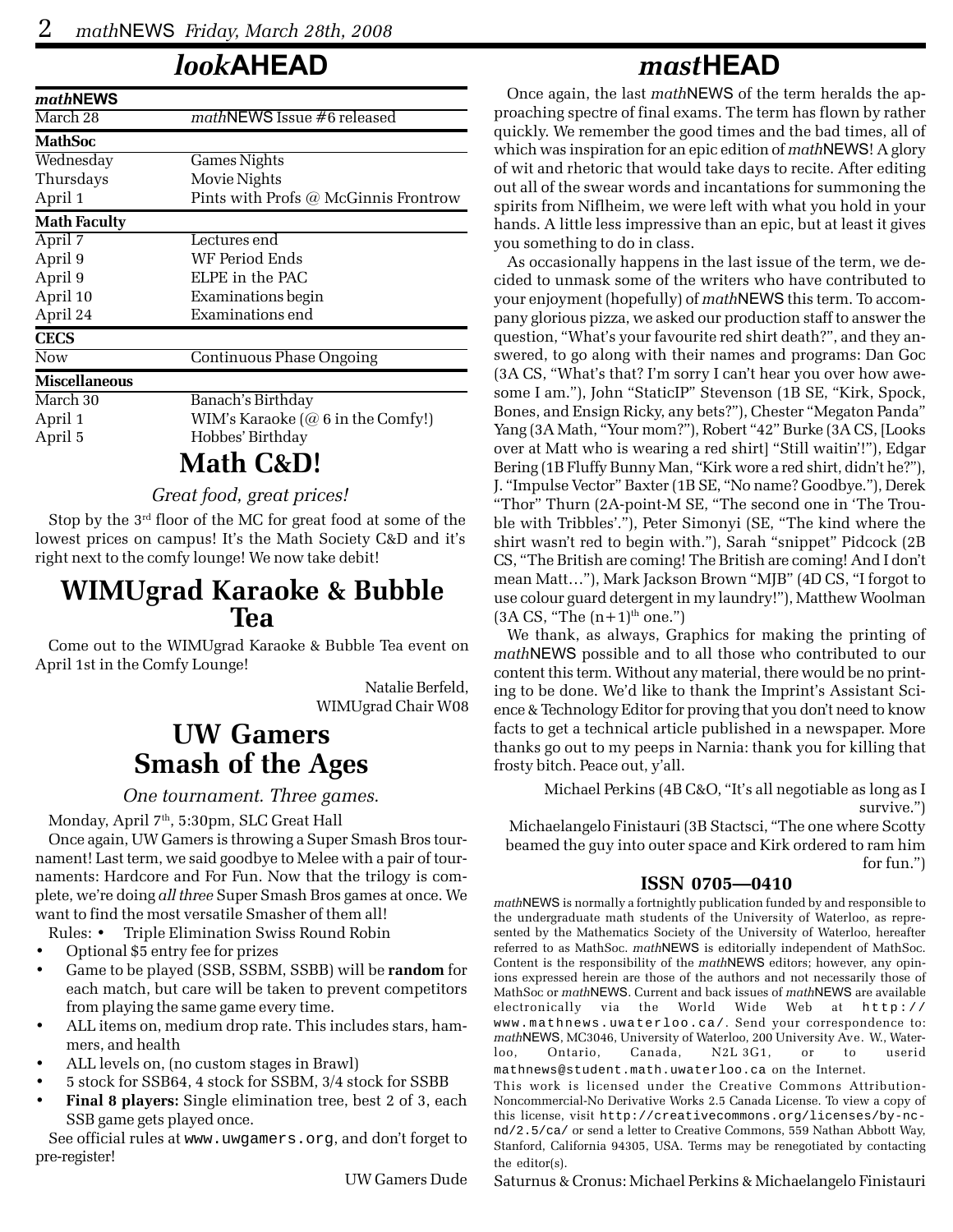# **CSC Flash**

Greetings Humans! It is I, Chairbeing Extraordinaire here for the last flash of CSC of the term. Still pending is the Game Theory talk, see last fortnight's flash for details. Other than that we had Paper Club meet yesterday. Tea was served and all was good.

#### *Paper Club you say?*

Yes, paper club is a CSC spin-off dedicated to introducing undergraduates to research computer science. We meet weekly to discuss a research paper selected by a faculty member for accessability and appeal to undergraduates over tea. The first meeting was yesterday and the article discussed was on continuations. Since this article is being written before the actual meeting and I am unable to travel through time with impunity at this point I can't inform you of the quality of the discussion. If you're further curious about paper club check out the website: http://csclub.uwaterloo.ca/~paper/

#### *It's been a fun term*

The executives this term have cleaned up the office quite well, and the talks have been informative and entertaining. The club is still around and the timelords have yet to make any significant process in taking over university student life. Hats off to Sean, Matt, Matt, and Edgar.

> Chairbeing Extraordinaire Calum T. Dalek

# **The Kevin Royal Award**

#### *for Having a Name Like "Kevin Royal"*

After extensive scouring of university records and a few "visits" to key Registrar's Office staff… OK, I wrote a Perl script. But I tried two whole different string comparison algorithms!

This term, the *Kevin Royal Award for Having a Name Like Kevin Royal* goes to Kevin Roberts. (No, there's no prize.) We used String::Trigram to compare the names of every student and faculty member, and picked out the name closest to "Royal, Kevin". Note that Kevin Royal was not eligible for this award, and that I didn't bother to strip people's middle names out, so those people didn't have much of a chance. (If you have a great idea for comparing name similarity, drop me a line.)

Coming soon:

- The Kevin Royal Award for Having The Same Number of Letters in your Name as Kevin Royal
- The Kevin Royal Award for Having The Same Sum of Unicode Character Codes as Kevin Royal
- The Kevin Royal Award for Having an MD5 Hash Collision with "Royal, Kevin"

Actually, we just checked. Congratulations to Aravanan Sivaloganathan, recipient of the *Kevin Royal Award for Having the Name With the Closest MD5 Hash to Kevin Royal's*. He was off by only  $3.69x10^{33}$ .

The Kevin Royal Awards Committee

# **A phishy philler**

#### *Dedicated to those who think they're clever*

As I continue to receive emails asking me to log in to my bank account, I have to point out one fatal flaw…

I have yet to receive one from the correct bank.

#### **OMEGATHON**

*UW Gamers brings the Ultimate Showdown*

Coming **Tuesday, April 8th,** in the **SLC Great Hall**, the ultimate contest of gaming! A gauntlet of a dozen retro and current games designed to find the top gamer of them all! Entry will be **FREE**, and the winner gets a **PRIZE!**

Games to be featured: *(Subject to change)*

- Dr. Mario
- Killer Instinct
- Sonic the Hedgehog 2
- Mario Kart 64
- Bomberman 64
- SSX On Tour
- Katamari Damacy
- Twinkle Star Sprites
- Warioware
- Geometry Wars
- Worms
- Pop'n'Music
- FPS (tbd: UT, Q3, or Doom)

Find the full rules at www.uwgamers.org, and start training now!

UW Gamers Dude

### **The secret to happiness**

#### *Exclusively revealed within!*

There's a part of everyone's brain that controls their link with reality while they are reading, watching a movie, or just generally living their lives. It's the part that reminds you that you're not really in Narnia, that you're not really a superhero, and that you don't really have a supermodel naked in your bed. It's the nagging voice you hear while you're watching the latest episode of Star Trek or Babylon 5 that reminds you that you haven't done your Algorithms assignment. It's what tells you that you'll never actually manage to be President of the United States or a starship captain. It's what lets you know that the world is actually a cold, dark, miserable place, that all human interaction is driven by responses to a variety of addictive chemicals sloshing around in your brain. It's that feeling you get when your rationality starts to kick in, and you start to realize that there's no Easter Bunny, no Santa Claus, and certainly no God. It's the part of your mind that is ultimately aware that your life is futile, that you'll end up rotting in the ground in less than a century, your name forgotten - that there is no happy ending, for anyone.

The secret to happiness is to find that part of your brain and destroy it.

Thor

### **Shortest article this term**

Robo-Pope battles Dr Zoidberg this Friday. Tickets available.

Impulse Vector

# *grid***WORD winner**

The winner for last isue's grid was Nick Murdoch. In answer to last issue's gridQUESTION (How many high-school students does it takes to overrun campus?), he wrote: "Herodotus believed the initial assaul numbered roughly 10,000, though Ctesias tells us another 20,000 will soon follow."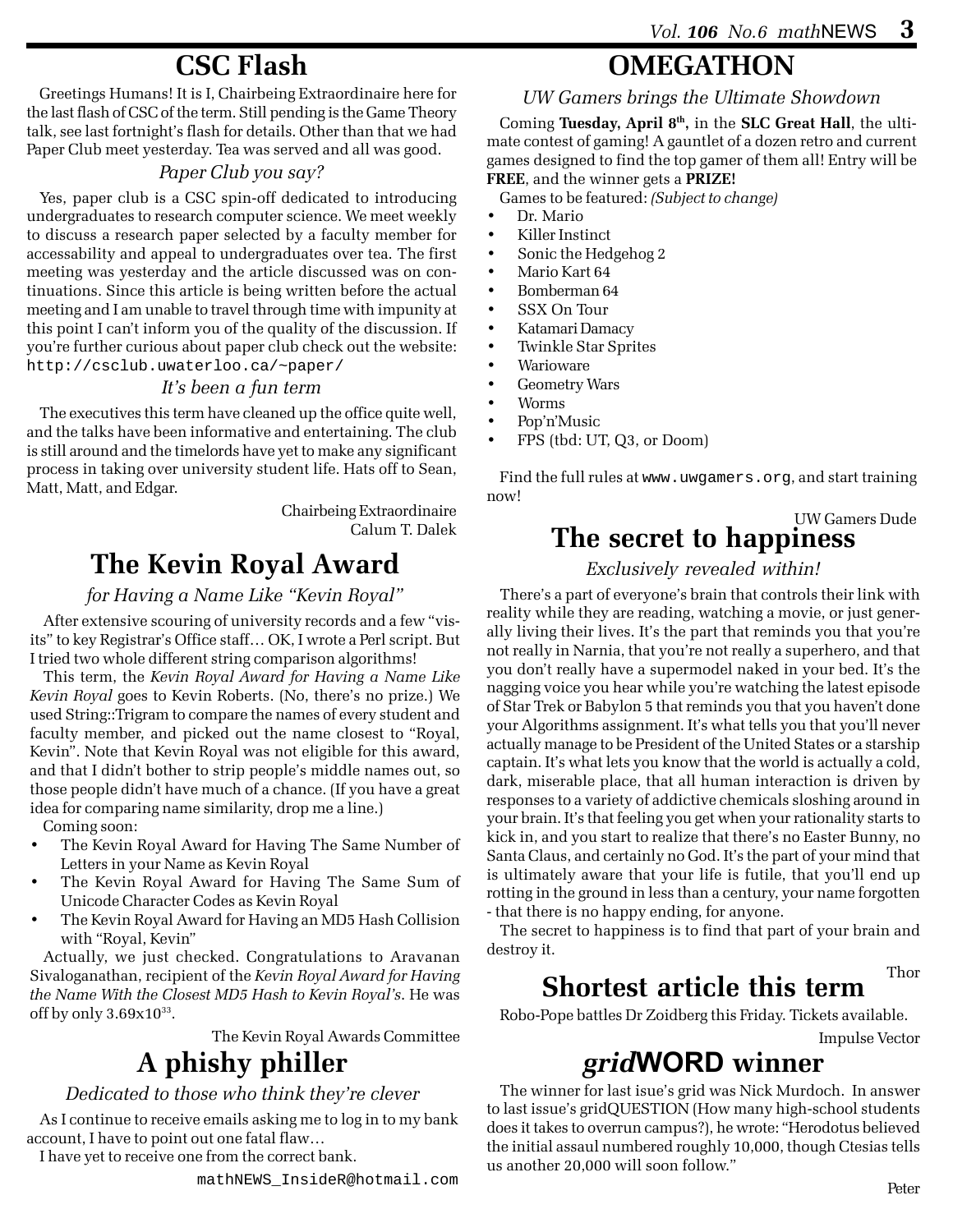### **A common affliction**

*With an easy solution*

Ever feel that math isn't rigid enough for you? That purple is just a better colour than pink? That the tie just isn't phallic enough a symbol for your faculty? Then my friend, you are suffering form what is commonly called **Hard Hat Envy.**

Hard Hat Envy is a serious problem that afflicts Math and Science students in their early years, with higher risk to co-op students. It's characterized by a desire to wear a hard hat, drink beer and earn a degree with practical value. There are many ways a student contracts Hard Hat Envy including, but not limited to, a desire for protection, believing the tie isn't a firm enough symbol for them, thinking the Orifice is an excellent name for a Society Office, or even that a bar (POETS) is better than the ever classy Comfy lounge. There's an easy process to overcome Hard Hat Envy, but some students may experience a relapse when they see their peers in engineering do interesting  $4<sup>th</sup>$  year design projects.

All is not lost, though. Here at *math*NEWS we have a patented N step process to easily recover from a bout with this most dreadful affliction. Just keep performing tasks on the list until Hard Hat Envy is gone.

0. Take a good look at engineers in their element. Do they look like happy people to you? What's this? You can't find any engineers to gawk at? That's because of their immense workloads. One reason not to be envious is that while Math is hard, Engineering is a lot more work. More work equals no free time and thus Engineers don't meet people. This, overall, is a bad thing. Furthermore, if you found yourself with a mortal enemy in your cohort, there would be no recourse save causing a debilitating lab 'accident'. While this is an optimal solution, (which you wouldn't learn about in engineering,) it is a lot of work. In math you can completely avoid your nemeses, especially if they're in a different program.

- 1. If the first step didn't disuade you, clearly more drastic measures are needed. We suggest that a course of therapy involving wearing the pink tie every day while reading back issues of *math*NEWS. This will put you into the proper mindset for being in Math. Love the Pink Tie. Adore it's pinky goodness. The Rigid Tool only offers emotionless chromed iron and the hard hat doesn't protect you from the emotional battering you would receive by switching into engineering. The pink tie is soft and comforting in your times of trouble. …
- i-1. In dire cases you may need to be weaned off it gradually. We suggest stealing a hard hat from an unsuspecting engineer that you've befriended in residence. With all their studying they won't notice it's absence. Wearing it may soothe your nerves.
- i. While wearing the hard hat, have a friend beat you over the head with your heaviest text book (likely calculus, or the insurance manual or the algorithms bible). This should have a Pavlovian effect after a while. If the treatment goes awry you'll be well prepared for an Arts Degree, at least.
- i+1.Attempt to prove that you're truly a Mathie and that engineering isn't for you. Induction apparently may work well, but don't fall into the trap of showing only 3 cases. Engineers' induction is weak and doesn't prove anything. You may have better results with diagonalization or contradiction. Even if you fail the exercise, the attempt at proof shows the character of your mathiness.

N. Take a whiff of the comfy couches. Then GOTO 0.

If all else fails. Admit defeat and switch into engineering. Or if you're still wishy washy, do Applied Math or Software Engineering, but know this: The Tie will always love you, and The Tool will never care.

# **The Not-so-Foreign Correspondent**

…

#### *All the way from Dead-monton*

So recently I had the misfor… er… pleasure of going on a trip to Edmonton for work. Exciting at first, but as soon as the plane started descending, that excitement quickly dwindled. From my window seat I spied white… and flat… and white… and some random roads… and some more white… and you get the picture.

The first thing I saw upon landing was a small stand of trees off the side of the runway that looked like they were being paid to keep up appearances and give some indication of being somewhere livable and not some random location of tundra to the north where the plane had skimmed down after going drastically off course. After taxiing past the end of the terminal and some planes from airlines that I've never heard of, the plane lumbered into the gate.

Upon alighting from the plane, I lamented extreme overuse of the earth-tone and puke brown colour scheme. I guess Edmontonians consider it good taste to paint the place in summer camo. I should be thankful they didn't paint it in winter camo, that would have been even more boring. Alas, the airport was in the midst of being sucked in by Starbucks sprawl, a

storefront with a sign announcing Starbucks' imminent opening glared out at me as I walked out of the airport.

Once I got used to it, Edmonton wasn't all that bad, just not all that interesting. I can only conjecture that the great hulking complex known as West Edmonton Mall was erected in a mass panic over how boring the city was to provide something to put on tourist brochures as a reason to visit the city. Aside from that, the only other thing I feel like noting is the perimeter road that wound around the southwest corner of the city. Slapped with the dubious honour of being named after someone important, Anthony Henday Drive was kind of like Ira Needles Boulevard not just in the sense that it was named after someone important, but that it wasn't considered to have enough potential to require full interchanges. Instead, once any decent speed could be reached, a super-annoying traffic light stared you down. Who would have thought Waterloo Region actually got something right in cramming those ugly roundabouts into all the intersections on Ira Needles? Until next time,

snippet, your not-so-foreign correspondent

42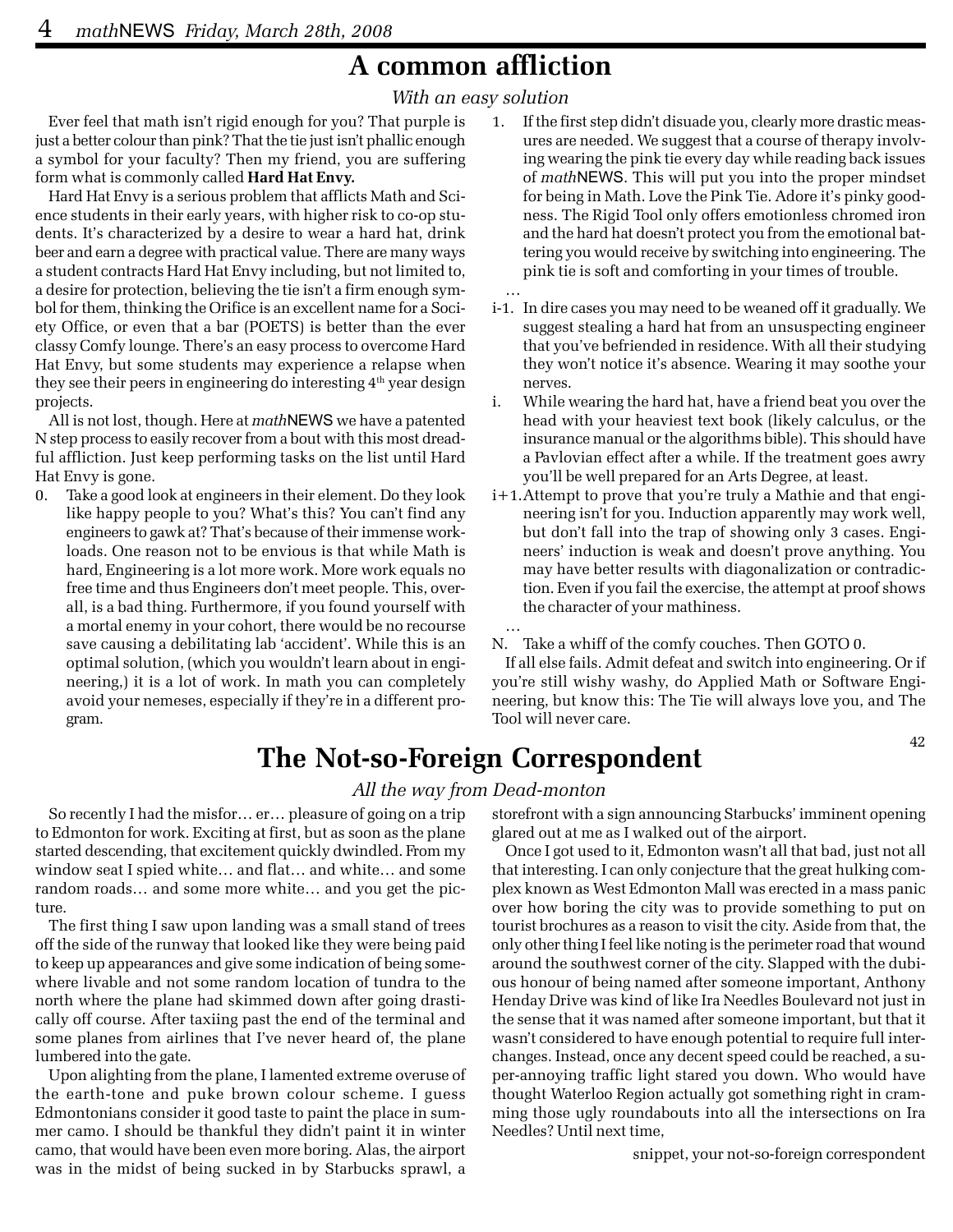Trefler SE112

### *prof***QUOTES**

| I'm not feeling well so I'll be writing on the wall today.<br>Tian ACTSC372                             | [Admiring a diagram he made on the board] That's a good pic-<br>ture. I'm a good artist, what am I doing in math?                                                                                                      |
|---------------------------------------------------------------------------------------------------------|------------------------------------------------------------------------------------------------------------------------------------------------------------------------------------------------------------------------|
| There's no way I can save you from this misery.                                                         | Metzger STAT230                                                                                                                                                                                                        |
| Griggio ITAL102                                                                                         | You watch wheel of fortune?! Excellent! Bonus marks for you,<br>100 times $ln$ of 1!                                                                                                                                   |
| I'm feeling pretty violent today so I'm going to do some more<br>killing.                               | Metzger STAT230                                                                                                                                                                                                        |
| Metzger STAT340                                                                                         | I'm not a chocolate bar.                                                                                                                                                                                               |
| It jumps to a huge, huge value or I should say one.                                                     | Radocchia MTHEL100                                                                                                                                                                                                     |
| Boudreau STAT330                                                                                        | I'm so bright that my mother calls me son.                                                                                                                                                                             |
| I'm too young to be getting hot flashes and I'm also not the right                                      | Wolczuk MATH237                                                                                                                                                                                                        |
| gender.<br>Boudreau STAT330                                                                             | I have no idea what's going on with this ln2. It's like, natural<br>Wolczuk MATH237                                                                                                                                    |
| We're talking about pizza sales here, let's hope not Campus Pizza.                                      | Everything up until this point is mid-term-able.                                                                                                                                                                       |
| Chisholm STAT331                                                                                        | Wolczuk MATH237                                                                                                                                                                                                        |
| Last day we were interrupted by a fire alarm, which I think was<br>someone writing a midterm.           | I've never understood why the CS binary trees grow down<br>maybe they're Australian binary trees?                                                                                                                      |
| Chisholm STAT331                                                                                        | Richter MATH239                                                                                                                                                                                                        |
| Okay. "The" not as important as some of the other words of the<br>sentence.                             | You can lead a student to knowledge but you can't make him<br>think.                                                                                                                                                   |
| Chisholm STAT331                                                                                        | O'Donovan PHYS122                                                                                                                                                                                                      |
| It's saying "Hey line! Come here! Get close to me!" Wow, that<br>sounds way weirder than I thought.     | [Restates an idea about pendulums] I feel like I'm going over and<br>over the same thing.                                                                                                                              |
| Chisholm STAT331                                                                                        | O'Donovan PHYS122                                                                                                                                                                                                      |
| That's how I remember it, even though it's completely wrong.                                            | Galileo of course: some Italian dead guy.                                                                                                                                                                              |
| Chisholm STAT331                                                                                        | O'Donovan PHYS122                                                                                                                                                                                                      |
| $Xa$ is the 'screw speed' and I have no idea of what that means or<br>what it has to do with shrinkage. | Now I'm going to start lying to you, or at least telling you more of<br>the truth.                                                                                                                                     |
| Chisholm STAT331                                                                                        | Metzger STAT230                                                                                                                                                                                                        |
| If you want to hand your assignment in [early], I'll laugh at you.<br>Chisholm STAT331                  | If you give me a negative variance I'm allowed to give you nega-<br>tive marks. That was a joke, you seem to be serious today.                                                                                         |
| This is the good kind which gives you power, and not bombs.                                             | Metzger STAT230                                                                                                                                                                                                        |
| Chisholm STAT331                                                                                        | There's an English major in here. I didn't know they were al-<br>lowed in here.                                                                                                                                        |
| Moving at the speed of bureaucracy it takes longer with each                                            | Metzger STAT230                                                                                                                                                                                                        |
| passing year<br>Chisholm STAT331                                                                        | negative times a negative—back in 1922 things were different.                                                                                                                                                          |
| Time is going to move on because times does that.                                                       | Metzger STAT230                                                                                                                                                                                                        |
| Chisholm STAT331                                                                                        | The indicator variable wil save you from Flight 815.                                                                                                                                                                   |
| Student: So what's the most popular site then?                                                          | Metzger STAT230                                                                                                                                                                                                        |
| Prof: I don't know, some porn site. It's certainly not mine.<br>Labahm CS370                            | Don't worry, you'll never have to answer a question like this<br>without a calculator. Unless your calculator dies during the exam.                                                                                    |
| Prof: Elliptic-key-crypto is used in the Double-u-2-i<br>Students:<br>Prof: The double-u-'i'-'i'?       | Or you have a solar-powered calculator and there is a solar eclipse<br>during the final exam, but for that to happen, you'd have to get<br>an incomplete on the exam this term and rewrite it in 2040 or<br>something. |
| Student: You mean the Wii?                                                                              | VanderBurgh PMATH340                                                                                                                                                                                                   |
| Prof: Thats the one.                                                                                    | Wikipedia knows a lot, Google knows everything.                                                                                                                                                                        |
| Menezes CO487                                                                                           |                                                                                                                                                                                                                        |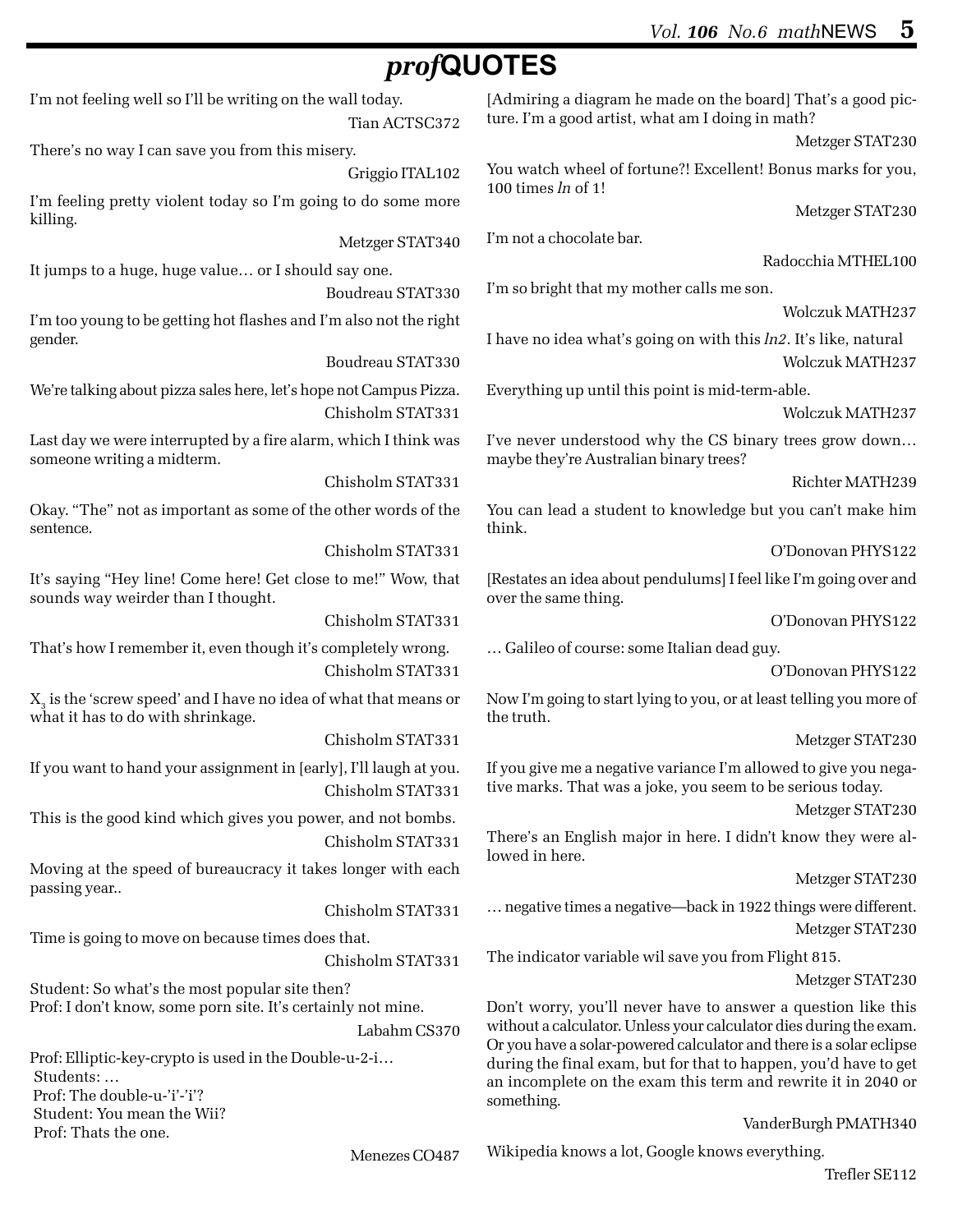# **When 10 games just aren't enough**

#### *Because people wondered where \_\_\_\_ was*

Last week, I outlined the list of my top 10 games and there were quite a few notable exceptions that I kept hearing over and over about. To counter them, here are some of the other games that I graciously omitted:

- **Age of Empires 2:The Age of Kings::** I'm not a huge fan of sci-fi, so when it came to RTS, AOK appealed much more to me than something like Starcraft or Warcraft. The variety in the countries coupled with good old medieval warfare made this a very fun game to play.
- **Final Fantasy 7:** I admit it, I have never finished FF7. Sci-fi mixed with fantasy doesn't appeal to me much, and the game crashed during a cutscene at which point I have just saved using save states (playing via PS1 emulator), and I lost all interest in it. Magic, mecha, destruction of the world, bah.
- **Harvest Moon:** A simple idea that evolved into a long series that spanned SNES, N64, GBC, and more. This "farming sim" is strangely charming and a lot of fun to play even though the ideas sound extremely basic. Then again, isn't that true of Tetris as well? There's just something heartwarming about harvesting your first batch of tomatoes, I guess.
- **StarCraft:** Good game, well balanced, etc. etc. etc. I've heard it all before. Accolades aside, I took issue with its lack of difficulty levels (that basically made the game insanely hard until I realized what the AI is doing, then the game became… simple), since I'm really not as much an RTS competitive player as others.
- **Super Smash Brothers (Original, Melee, Brawl):** They're all good games, and would have been on my top 15 list. However, I was somewhat disappointed by 3 different fox type clones (even with different physics) and the potential for more variety in the latest rendition of this most excellent franchise.

I know I haven't addressed all the games you wanted to know about, but that doesn't mean they don't exist! Time to go write a real article!

Megaton Panda

### **Things that are fun to say in a pirate voice**

Simply take non-funny, everyday statements about technical subjects, and then discuss them in a funny accent. Try this after your next exam with your notes. You'd be amazed how amusing it can be after three days of studying. Here're some to start you off:

- Ye don't prove axioms, ya thrice-damned scoundrel!
- Aye, spontaneous changes ne'er be occurin' with a decrease in entropy.
- Yarr, a hash table'll blow through memory like a Scotsman through ale!
- It be a recursive algorithm, ye mangy whoreson!
- Ahoy, if f(n) is a time-constructible function, then thar exists a decision problem which can ne'er be sol'ed in worst-case deterministic time f(n) but can be sol'ed in worst-case deterministic time  $f(n)^2$ .

### **A subjective list of the worst games ever**

- 10. **Final Fantasy Tactics Advanced** they go out of their way to make playing the game hard. The law system can make actions such as winning the battle illegal. This game serves better as a door stop; although, doing so is against the law in the game, there's nothing that they can do to you in real life as a repurcusion.
- 9. **Breath of Fire V: Dragon Quarter** the game actually has a system called the "SOL" system, which they claim stands for "Scenario Overlay", but we all know it means "Shit out of Luck". The game punishes you for playing it.
- **Killzone** The game itself isn't inherently bad; however, your ally A.I. is terrible. Terrible to the point that they will stand in front of enemy suppressive fire shouting "HELP ME! HELP ME!" over and over and never die. Furthermore, you can't kill the people in your team.
- 7. **Motor Storm** It looks very pretty, but much like riding an irate bull on speed, you have no control over your bearing and run into everything.
- 6. **Dino Crisis 3** It's dinosaurs! In space! That can teleport! And shoot lasers! WTF factor of 12.
- 5. **Shadow the Hedgehog** the only thing worse than taking the Sonic series out of a 2-D scrolling environment was giving the main character a gun. It's also very hard to travel in 3-Space in a game where you are going at ridiculous velocities. Try fighting with guns at the same time.
- 4. **DOA Xtreme Beach Volleyball** The jiggling… doesn't stop… Even when they are standing still. WTF.
- 3. **Tekken… any of them** a certain balance issue exists in this game when you can tap someone's ankle with your finger and it renders them unconscious.
- 2. **Final Fantasy X-2** the only game to give me a headache, a feat that no previous game had pulled off. Furthermore, any game that involves women taking off their clothes while trying to fight deserves to be classified as porn.
- 1. **Ephemeral Fantasia** not only is the gameplay terrible, but the first character that you get in your party is named "Rummy", which describes the mindset that you have to be in to play the game. Furthermore, the first battle that I fought I was killed by a small rat because I had no idea what was going on. Anyone that gets killed by a small rat deserves to die.

#### AngelED

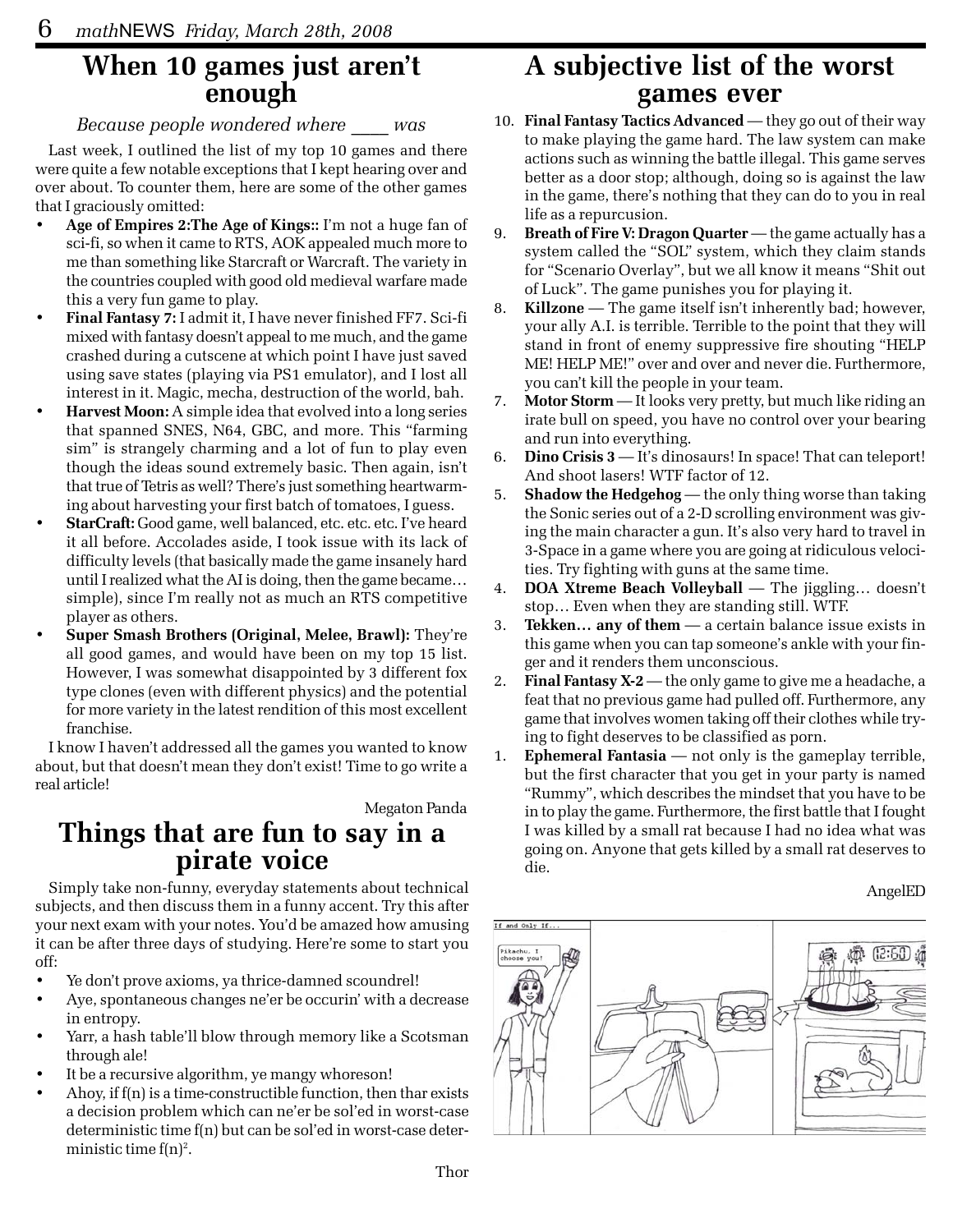# **Pen? Paper? Pulse?**

*You can write for* math*NEWS*

Ever wanted to write for a top-of-the-line magazine? Well, that's just not going to happen. Instead, try writing for *math*NEWS, a paper with low standards and pizza to boot.

Here is a step-by-step guide for the humble *math*NEWS reader aspiring to write for his favourite waste of paper and ink. Firstly, you will need a few items key to producing an excellent article:

- Pen or Pencil
- Paper
- Experience with at least one low level programming language or hardware description language
- Shopping cart
- An undeniable hatred for one of the following: arts students, the Imprint, the human race, Microsoft or Thor

**Step One:** Get rid of the pen and paper and say hello to the digital age. Maybe Pythagorus threw down ideas in a non-digital format, but we don't. You may use the pen and paper to jot down ideas about your article, but if you can do that, you're probably overqualified.

**Step Two:** Get an idea. Ideas are a rare breed of animal that are sometimes found in bizarre locations, such as the computers of other, better *math*NEWS writers. If you can't find an idea, don't worry too much about it. You could always just write a crappy filler article about how to write for *math*NEWS.

**Step Three:** Find the secret headquarters of *math*NEWS. It's actually a lot easier than it sounds, especially since over half the people in the math faculty know.

**Step Four:** Write like there's no tomorrow. With the large amount of inappropriate controversy in *math*NEWS and the hoards of angry readers, tomorrow isn't always guaranteed.

**Step Five:** Appease the editors. The easiest way to do this is to provide a small animal sacrifice, preferably burnt. This is where the shopping cart comes in handy. *[I like two scoops of puppies in a package of Kellogg's Puppy Bran! — AngelED]*

**Step Six:** Prove your writing prowess by challenging an arts student to a duel. Note that drunk artsies are easier to beat and a lot easier to find than sober ones. They normally travel in packs around the Bomber during the night.

**Step Seven:** Eat pizza. This is your long awaited reward and after the last six steps, you might even deserve it. Don't forget to write your last inappropriate statement of the day in the *mast*HEAD.

When all is said and done (a lot more said than done, really), you can finally go home and try to forget the trials of the day. That and finish your long neglected homework due the next morning. Remember the *math*NEWS is just a by-product of the gathering of *math*NEWS writers.

Note: having a life or sense of moral decency automatically disqualifies you from writing for *math*NEWS. Sorry, but we have to be exclusive sometimes.

> Static IP Impulse Vector

### **Mathemathics Society Office gets new photocopiers! And holy shit, they actually work!**

*Although, they will be broken in a matter of days. It's inevitable...*

#### Cime to Waste Cime

#### IMMACULATE CONCEPTION